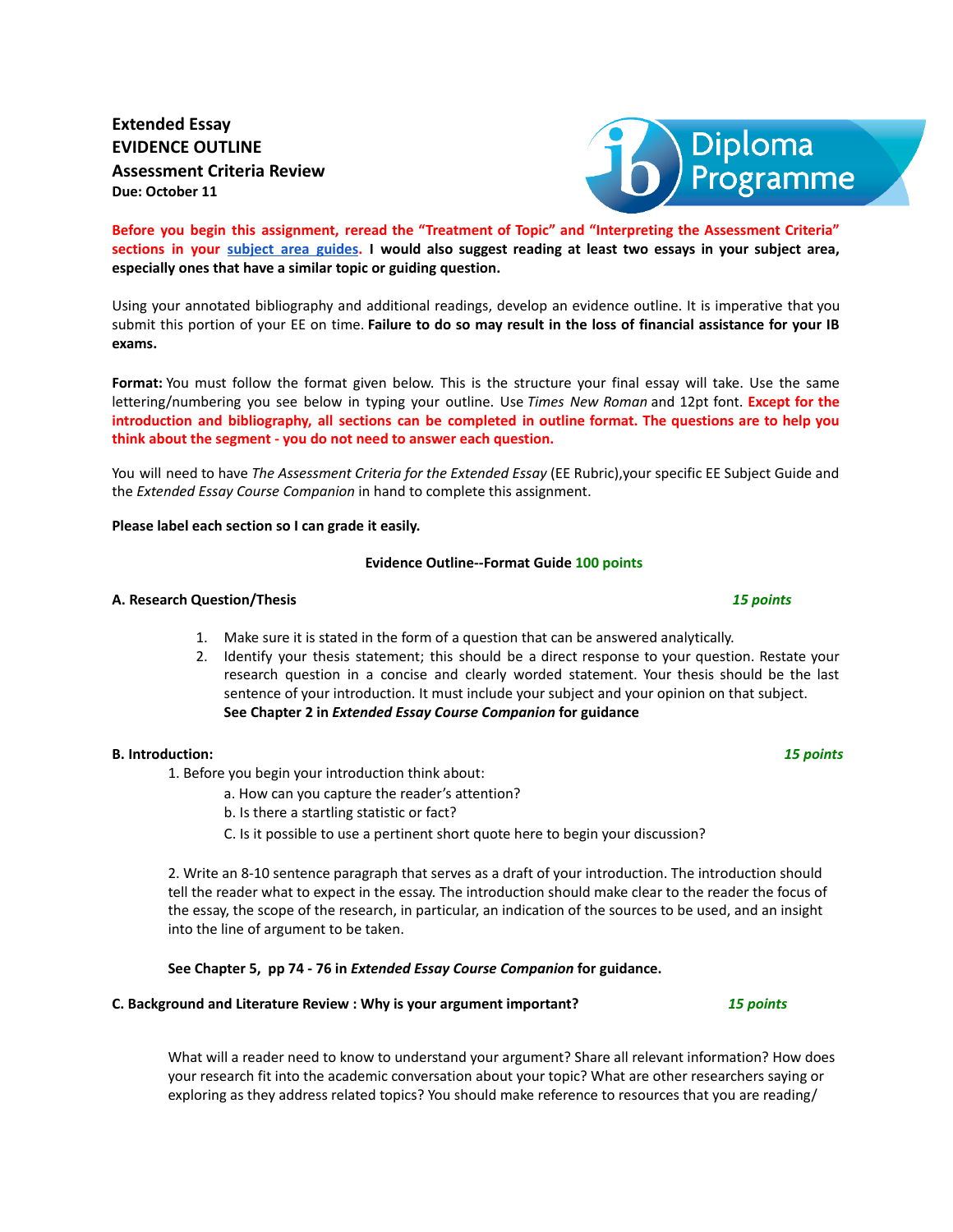have read. Remember to provide parenthetical source citations including page numbers. For MLA (Author & page #) or if using APA (Author & publication year)

**See Chapter 58 - 60 in your** *Course Companion* **for guidance.**

**D. Body and Critical Thought: Create a detailed table of contents for your essay, and use this to organize your essay into topical subheadings that support your thesis. Include critical evaluation of your sources and methodology as part of your argument. This is not a separate segment, but should** be included as relevant - it's part of your critical thought. You may have also done this in the **literature review section. You should also include a refutation if you address opposing perspectives** *30* **and interpretations.** *points*

1. Argument Emphasis—Clearly define your argument.

Explain the strength of Support #1 in an extended paragraph. Follow the rules for paragraph writing. Documentation: Provide complete parenthetical source citations including page numbers for Support #1. For MLA (Author & page #) or if using APA (Author & publication year)

a. Support #1:

b. Support #2:

Explain the strength of Support #2 in an extended paragraph. Follow the rules for paragraph writing.

Documentation:

Provide complete parenthetical source citations including page numbers for Support #2. For MLA (Author & page #) or if using APA (Author & publication year)

c. Support #3:

Explain the strength of Support #3 in an extended paragraph. Follow the rules for paragraph writing.

Documentation:

Provide complete parenthetical source citations including page numbers for Support #3. For MLA (Author & page #) or if using APA (Author & publication year)

### **Refutation:**

1. Argument Opposition—Are there any opposing arguments that are relevant to your interpretation

of the topic?

a. Opposing Argument #1:

i. Your refutation of the opposing argument

ii. Provide parenthetical source citations including page numbers for opposing argument #1. For MLA (Author & page #) or if using APA (Author & publication year)

b. Opposing Argument #2:

i. Your refutation of the opposing argument

ii. Provide parenthetical source citations including page numbers for opposing argument #1. For MLA (Author & page #) or if using APA (Author & publication year)

**Support** added as needed (d-z)

**Additional** 

**Additional Support** added as needed (d-z)